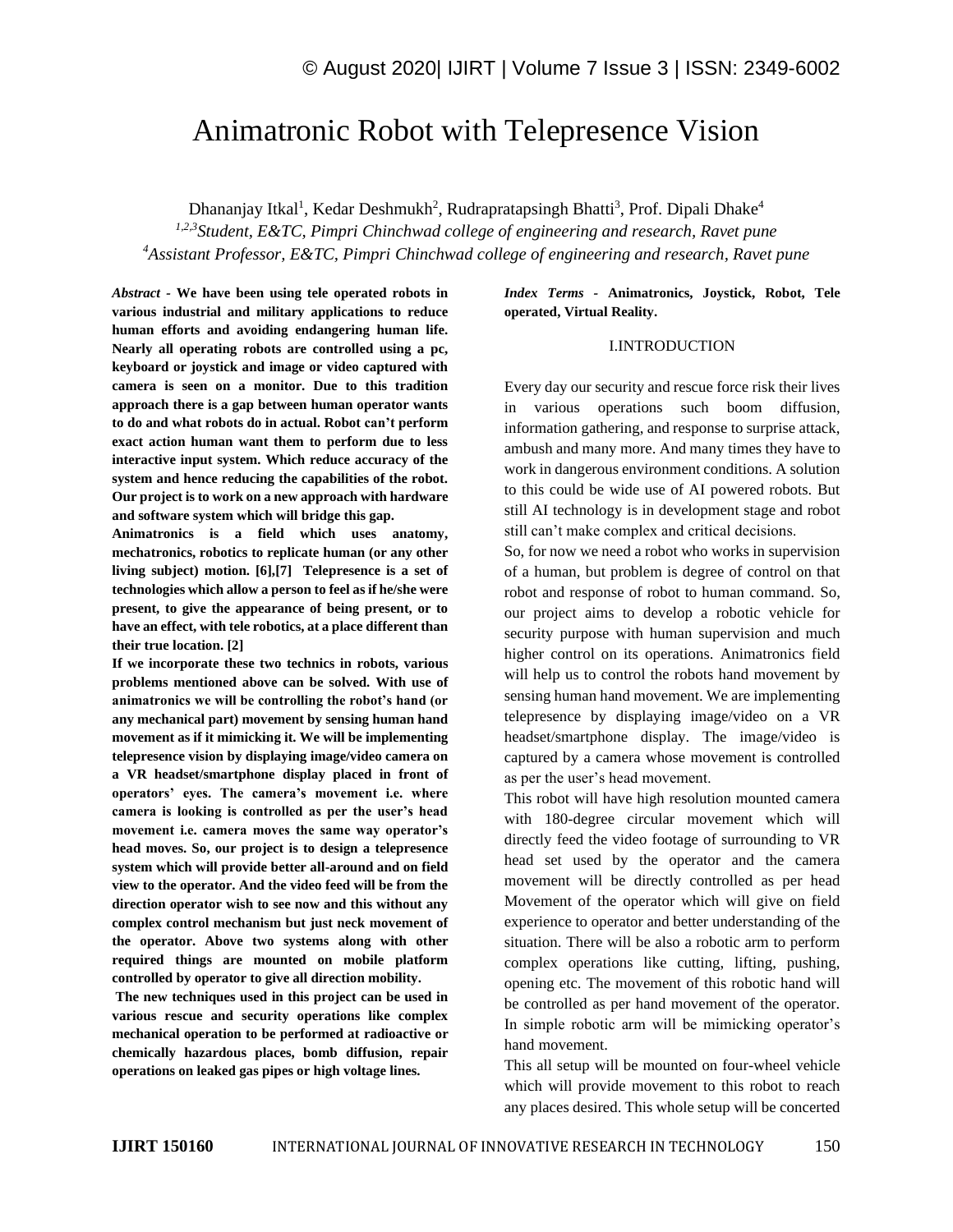with some network so the robot can be operated over a long distance without actually going to or near the field.

So at the end of this project we will be having a system of a camera module which will be capable of mimicking human neck movement to give exact on field view to the operator and another system like a robotic hand which will be capable of mimicking human hand movement so the robot will capable of doing various complex tasks with real-time and very responsive assistance of the operator. At the end with this robot we expect to demonstrate better awareness, better control, high agility, and accuracy while operating robot remotely.

#### II. RELATED PREVIOUS WORK

Humans have been developing robots form many years for various deferent purposes like work reduction, accuracy, heavy or complex works, hazardous work etc.

But in last two decades' robots are being developed for security and rescue forces purposes like safety, security, information gathering, surveillance, deserter management etc.

Few of most noticeable are:

#### 1. Ripsaw MS1

Ripsaw MS1 is being developed by Howe and Howe Technologies. It is an unmanned light tank first developed in 2000 and is currently being reviewed by the U.S. Army.

This robot is tele operated but still controlled by a joystick and made for limited application/work. [5]

## 2. DRDO Daksh

The DRDO Daksh is a electric, remotely operated military robot specially designed to locate, handle and destroy hazardous objects. It is currently being used by the Indian Army.

This robot is controlled by remote with no. of buttons switches and joysticks. As the no of moving elements are many so does the controlling element which makes controlling of this robot very challenging and time consuming beside it uses monitor to display the video feed in front of camera which restricts the awareness of the surroundings. [5]

MULE (Multifunction Utility/Logistics and Equipment) vehicle was an autonomous unmanned ground vehicle developed by Lockheed Martin for the US Army. It could be outfitted with various equipment but was cancelled in 2011 as they were "too noisy for combat".[5]

#### 4. Atlas

Developed by Boston Dynamics, Atlas is a bipedal humanoid robot developed for DARPA. It is 1.8 meters tall and has being developed to perform a variety of search and rescue tasks.

This is completely autonomous robot we just need to give command or feed some information and rest of actions will be performing by robot on its own. So, this robot lacks in taking critical decision due limited information and experience hence it is not reliable. [5]

#### III. METHODOLOGY

Entire system will be implemented with 3 sub-systems as rover, telepresence vison and animatronics robotic arm. their working is as follows.

1. Rover:

It's is a simple 4 wheels' vehicle. It will act as platform for this project. All the components for functioning of rover and other system will be mounted on this rover. The operator will control it using a joy stick which will send reading to Arduino (a microcontroller based development board) and then to Wi-Fi module which will send these reading to the raspberry pi (a microprocessor based development board/ minicomputer) over a network and raspberry will control the dc motor so manipulate the rover accordingly.

#### 2 Tele presence vision:

In this system the operator will be wearing a vr box with a mobile phone placed inside it. A raspberry pi camera will be mounted on rover along with raspberry pi which will contentiously feed the real time video footage to the operator's mobile over a network, which he/she will be seeing in vr for 180-degree real time on field experience. And the direction of the camera will be automatically controlled by raspberry pi as per the operator's neck movement which will be tracked by sensors in mobile. Which will be sent to Arduino and then to the Wi-Fi module which will send these reading to raspberry pi over network.

## 3. MULE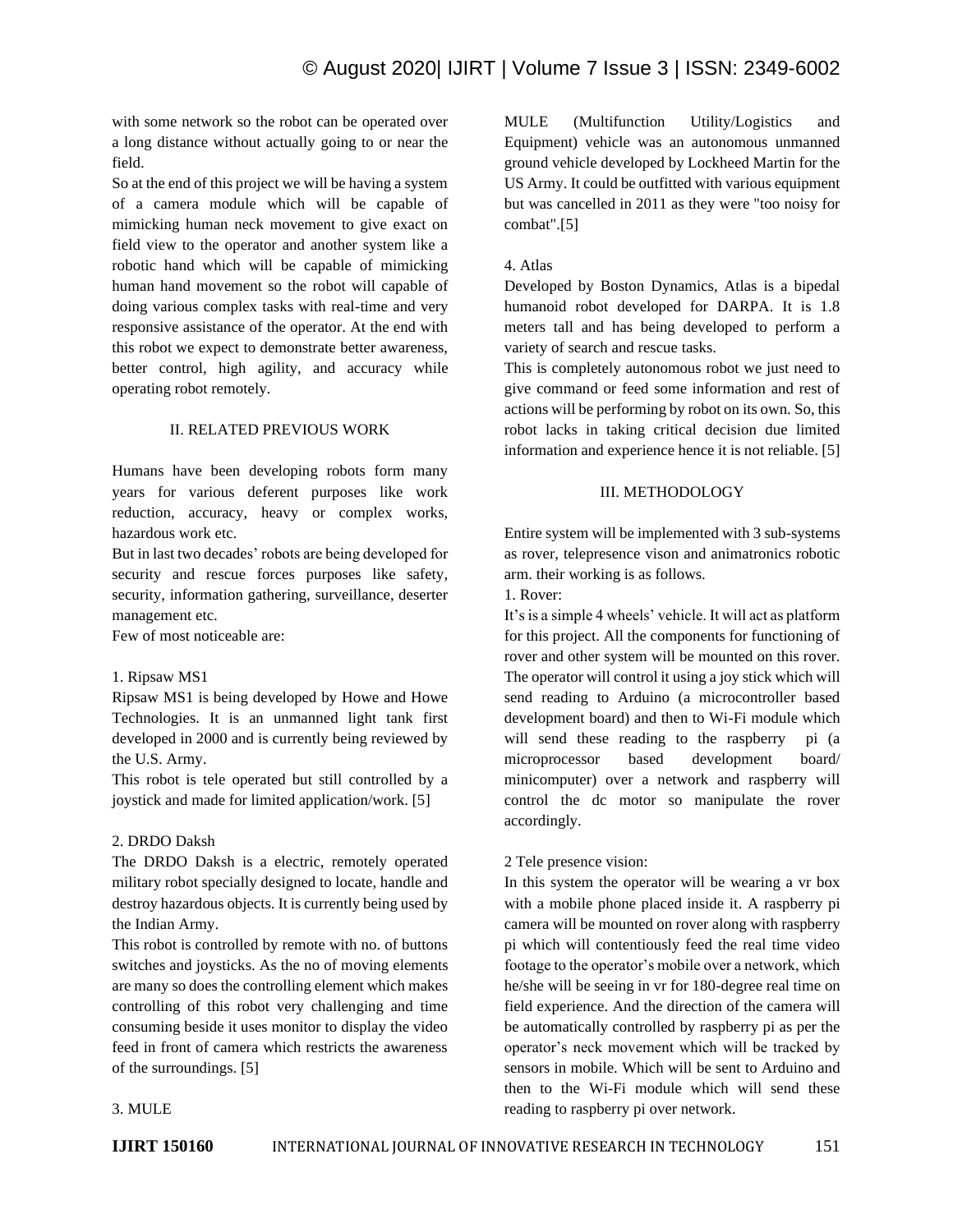#### 3 Animatronic Robotic Arm:

In this system we will mount gyroscopes and accelerometer sensor on operator's arm and these sensors will be continuously sensing the gyroscopes and accelerometer reading and send it to wifi module which will send these values to raspberry pi over network. So, in nutshell we will be sending real time coordinate of operator's arm to the raspberry pi over the network. Using those coordinates the raspberry pi will control the robotic hand by controlling the servo motors such a way that robotic hand will mimic operator's arm movement to perform certain operations.

So with the combination of all these three system we get a robot which can be navigated to certain intended place of working or a hazardous place. Using mounted camera controlled as per operator's neck movement, will be feeding a real time on field view of surrounding situation. And with the robotic hand which mimic the operator's hand it will be possible to perform certain complex or dangerous task as operator intend to remotely and precisely. By attaching different type of mechanical tools to perform specific operation, at the end of robotic hand we can perform variety of operations.

#### A. DIAGRAMS:







Fig.2,3 flow chart at operator and rover side



Fig.4 flow chart of operation of video streaming

#### IV. OBJECTIVES & RESULT

- a. To implement animatronic to mimic robotic hand as per operator's hand to demonstrate better and easy control over robot.
- b. To implement telepresence vision and get realtime video feed from robot in vr box and control camera as per operator's head movement, to demonstrate better understanding of situation with telepresence
- c. Make a moving platform to carry above two systems to intended place

After implementing this project in real we found that various objectives where achieved like

1. We are getting continuous video feed from pi camera which we get see in 180 in field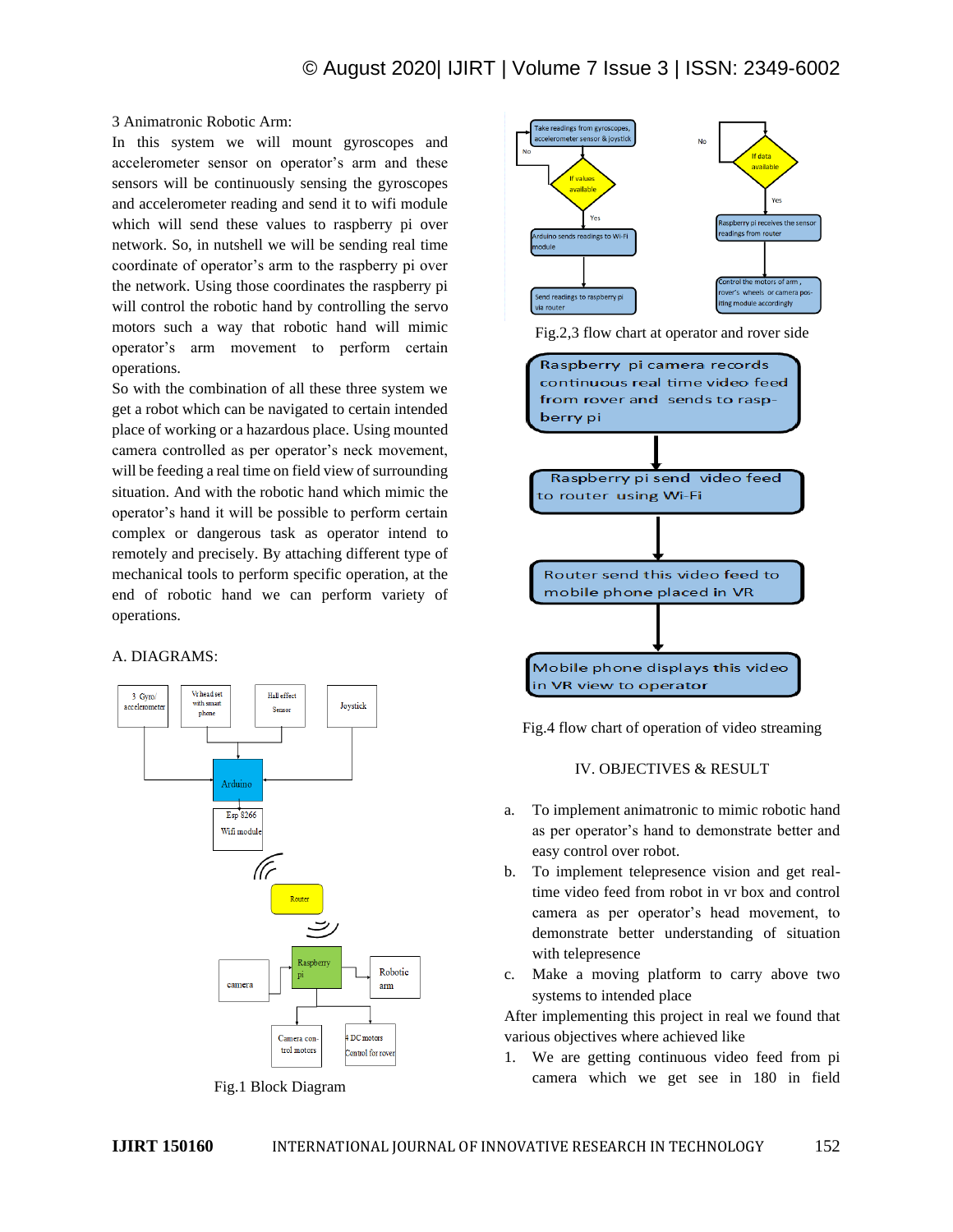experience in vr box giving better situation awareness satisfying objective b.

- 2. The robotic arm is able to mimic the operator's hand movement and was able to perform some tasks, giving better and easy control over robotic hand satisfying objective a.
- 3. We were able to control the rover with all other system mounted on it, with joystick over the network. Satisfying objective c.

With this project we could achieve much better control over a very complex robot very easily and got better situational awareness of field. All these results are illustrated in fig. 5,6,7,8.

| parameters                 | <b>Tradition Way</b> | <b>New</b>  |
|----------------------------|----------------------|-------------|
|                            | of controlling       | implemented |
|                            | robot                | way         |
| Control on robot           | Less                 | High        |
| <b>Situation awareness</b> | Less                 | High        |
| Ability<br>to perform      | Less                 | High        |
| complex task               |                      |             |
| Complexity of system       | simple               | Very        |
| implementation             |                      | complex     |
| cost                       | Low                  | high        |

Table1. Comparison between old and new technic But we encounter some problems and limitations as follows.

- 1. Latency. In case of every controlling action and video reception there was latency up to 1 second.
- 2. no feedback from robotic arm or camera module so operator will not know if controlling action was performed perfectly or not? Is there any obstacle in any movement?
- 3. Degree of movement. robotic arm isn't agile as human hand. Hence this fact limits the activity of robotic arm and hence the operation it will perform.



Fig.5 Implemented Model



Fig 6. Camera Movement



Fig 7. Robotic Hand



Fig 8. VR View on Mobile Screen

# V. CONCLUSION

In today's modern world tele operated robots are being used to at various places to reduce human efforts and to avoid endangering human life. But these robots are very difficult to control and use them to perform complex task.

To overcome these problems new technic like animatronics and telepresence vison can be used to improve control and situational awareness. To demonstrate that we decided to develop a robot with a robotic hand which will mimic human hand with only tracking human hand with some sensors which is animatronics. Also, a system in which real time camera footage will be directly sent to vr and camera